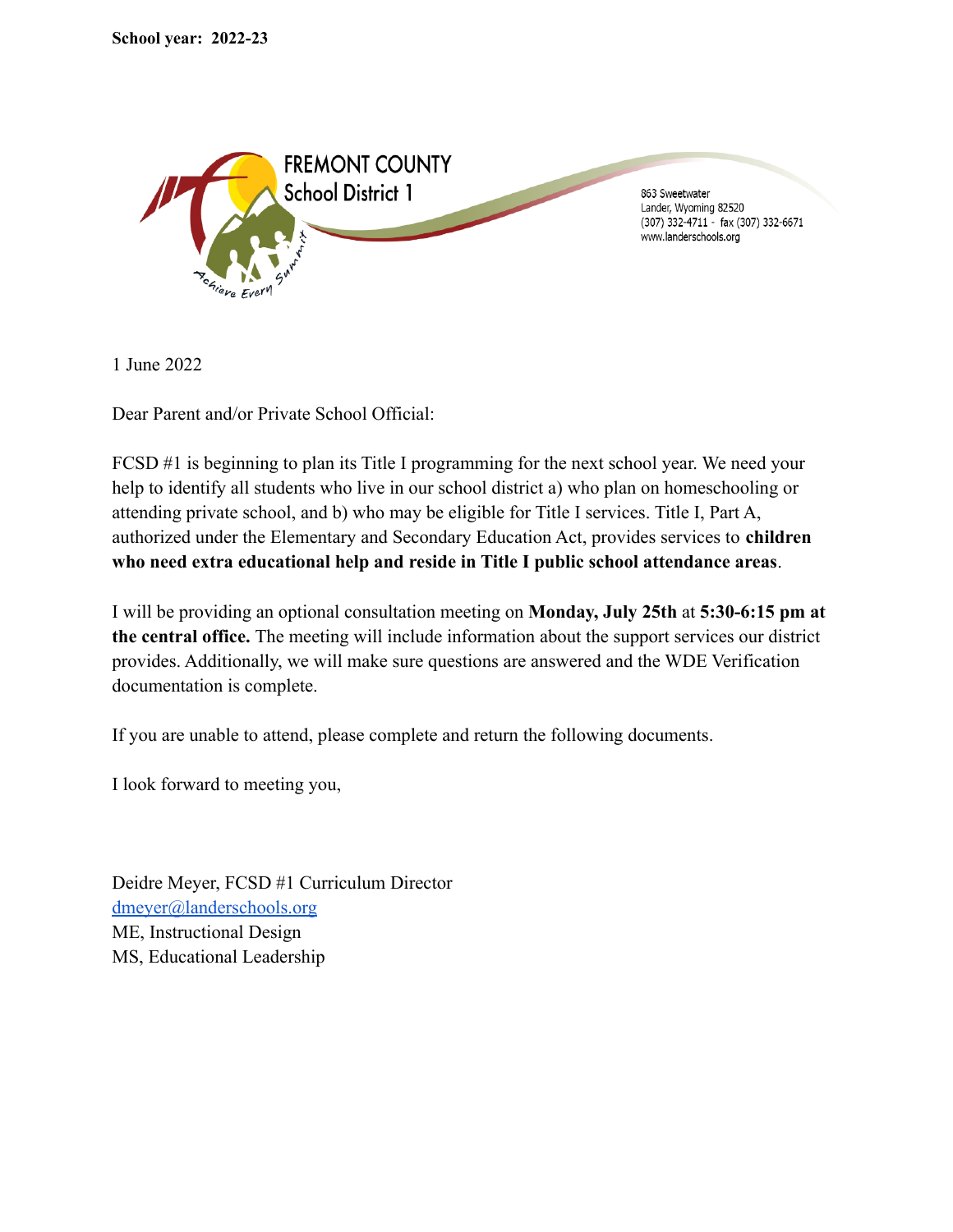#### **BASIC ACADEMIC EDUCATION PROGRAM FOR HOME-BASED EDUCATION**

Fremont County School District Number One 863 Sweetwater Street Lander WY 82520

DATE:

## PARENTS OR GUARDIANS

Names: Phone: Mailing Address:

Reason for Homeschooling: Street Address of Home-Based Education Location:

CHILDREN OF COMPULSORY ATTENDANCE AGE (Age seven to sixteen or completion of tenth grade as defined by WY 21-4-102A)

| <b>Name</b> | <b>Birthdate</b> | Program* |
|-------------|------------------|----------|
|             |                  |          |
|             |                  |          |
|             |                  |          |
|             |                  |          |
|             |                  |          |
|             |                  |          |
|             |                  |          |
|             |                  |          |

\*Specify **A**, **B**, or **C** (see below) to indicate the type of academic program the child is involved in:

 $\Delta$  for correspondence or satellite schools,  $\overline{\mathbf{B}}$  for a curriculum supplied primarily by a single publisher

or supplier, and **C** for individually compiled or prepared curricula.

#### TYPES OF PROGRAMS **Program A: Correspondence or Satellite Schools**

For children instructed at home by parents, guardians, or assigned tutors using the services of a correspondence or satellite school.

Name of School Address of School

Name of contact person: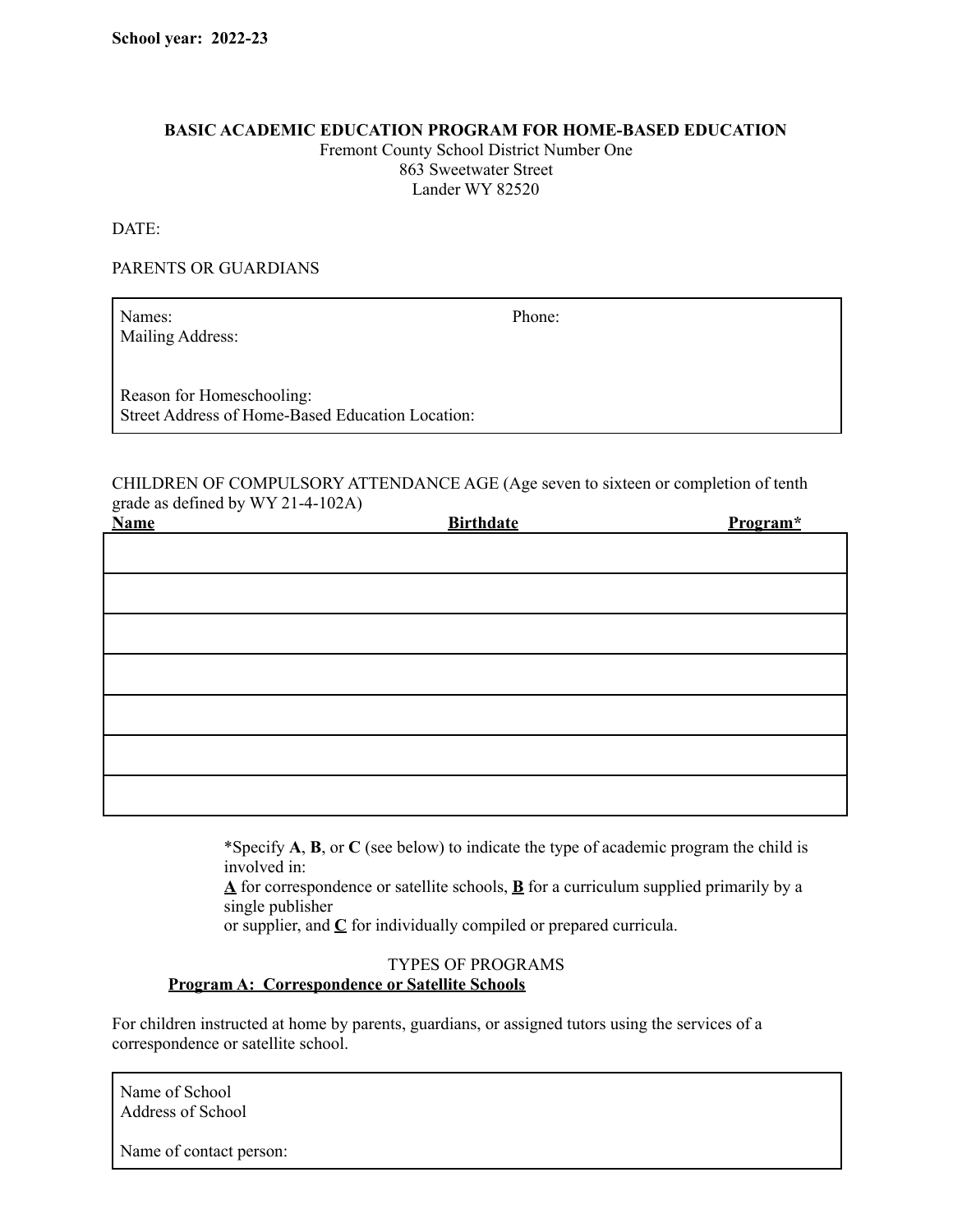#### **School year: 2022-23**

Phone:

## **Program B: Single Publisher**

For children instructed at home by parents, guardians, or assigned tutors using curriculum materials and a basic course of study prescribed and furnished primarily by a single publisher or supplier.

Name of Publisher Phone: Address of Publisher

Name of contact person:

# **Program C: Individually Compiled Curriculum**

For children instructed at home by parents, guardians, or assigned tutors using a basic course of study and curriculum materials designed and/or compiled by the parents, guardians, or tutor.

| <b>SUBJECT AREA</b> | <b>NAME OF SUPPLIER</b> | <b>ADDRESS OF SUPPLIER</b> |
|---------------------|-------------------------|----------------------------|
|                     |                         |                            |

● Reading / Language Arts

Literature Writing

- Math
- Science
- **Social Studies**

**Civics** History

2 Describe in detail your plans for providing a basic academic education for each child in the upcoming academic year: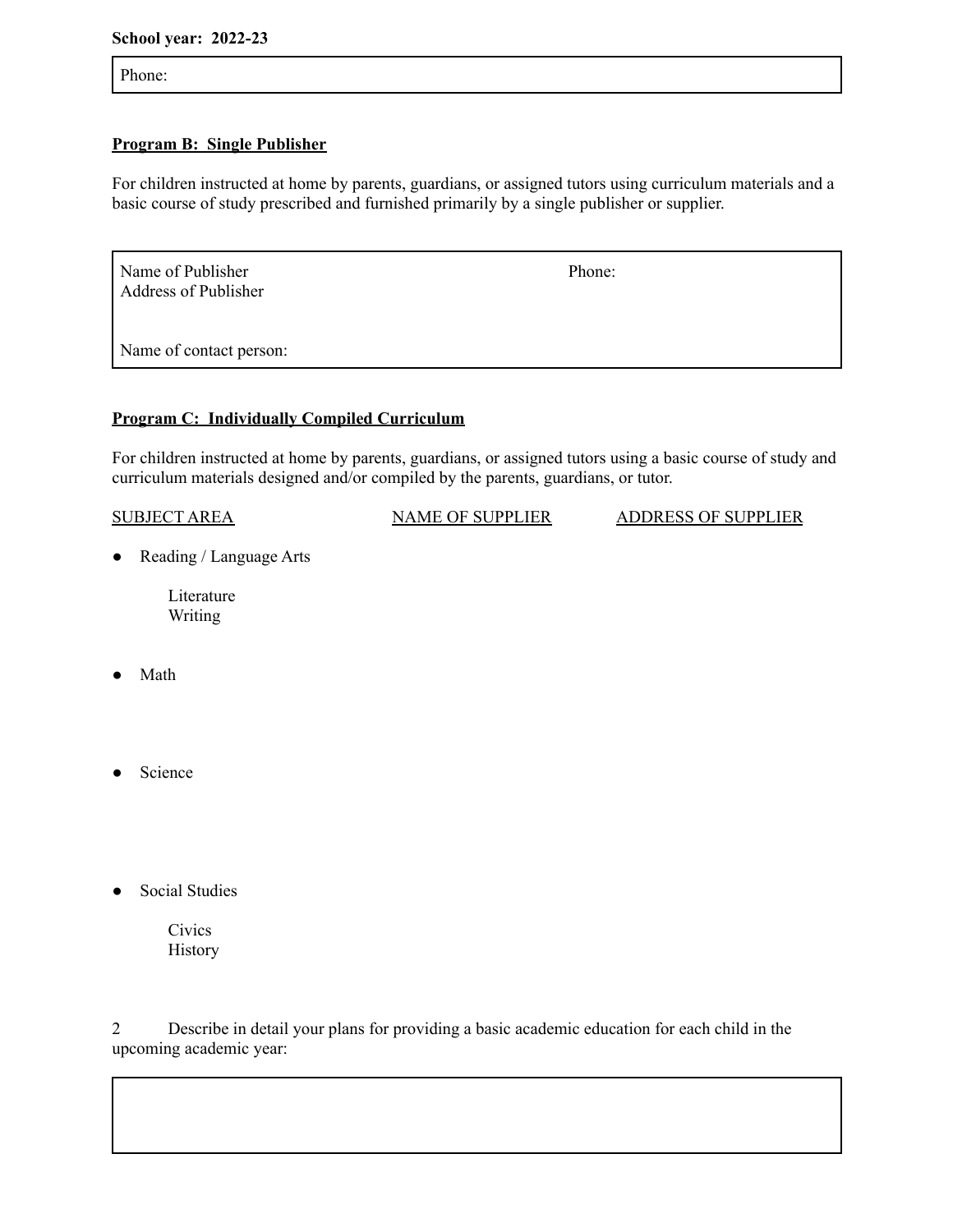## **Wyoming Department of Education (WDE)**

**Local Education Agency (LEA) Verification of Participation with Non-Profit Private School Officials or Home School Representatives** This form must be completed for each non-profit private school as well as for each home school requesting services. If a private school official(s) or home school representative(s) refuse to sign, LEA officials need to sign and date accordingly and submit form(s) to the WDE.

| Name of LEA                     | <b>Fremont County School District #1</b> |
|---------------------------------|------------------------------------------|
| Enter the school year           | 2022-2023                                |
| <b>Private School</b>           |                                          |
| Name of private school          |                                          |
| Name of private school official |                                          |
| <b>Title</b>                    |                                          |
| Address                         |                                          |
| City/Town                       |                                          |
| Zip code                        |                                          |
| Telephone                       |                                          |
| Email                           |                                          |

| Private school enrollment                   |  |
|---------------------------------------------|--|
| Number of homeschooled students             |  |
| Number of students identified as low income |  |

### **Home School**

| Name of home school representative |  |
|------------------------------------|--|
| Address                            |  |
| City/Town                          |  |
| Zip code                           |  |
| Telephone                          |  |
| Email                              |  |